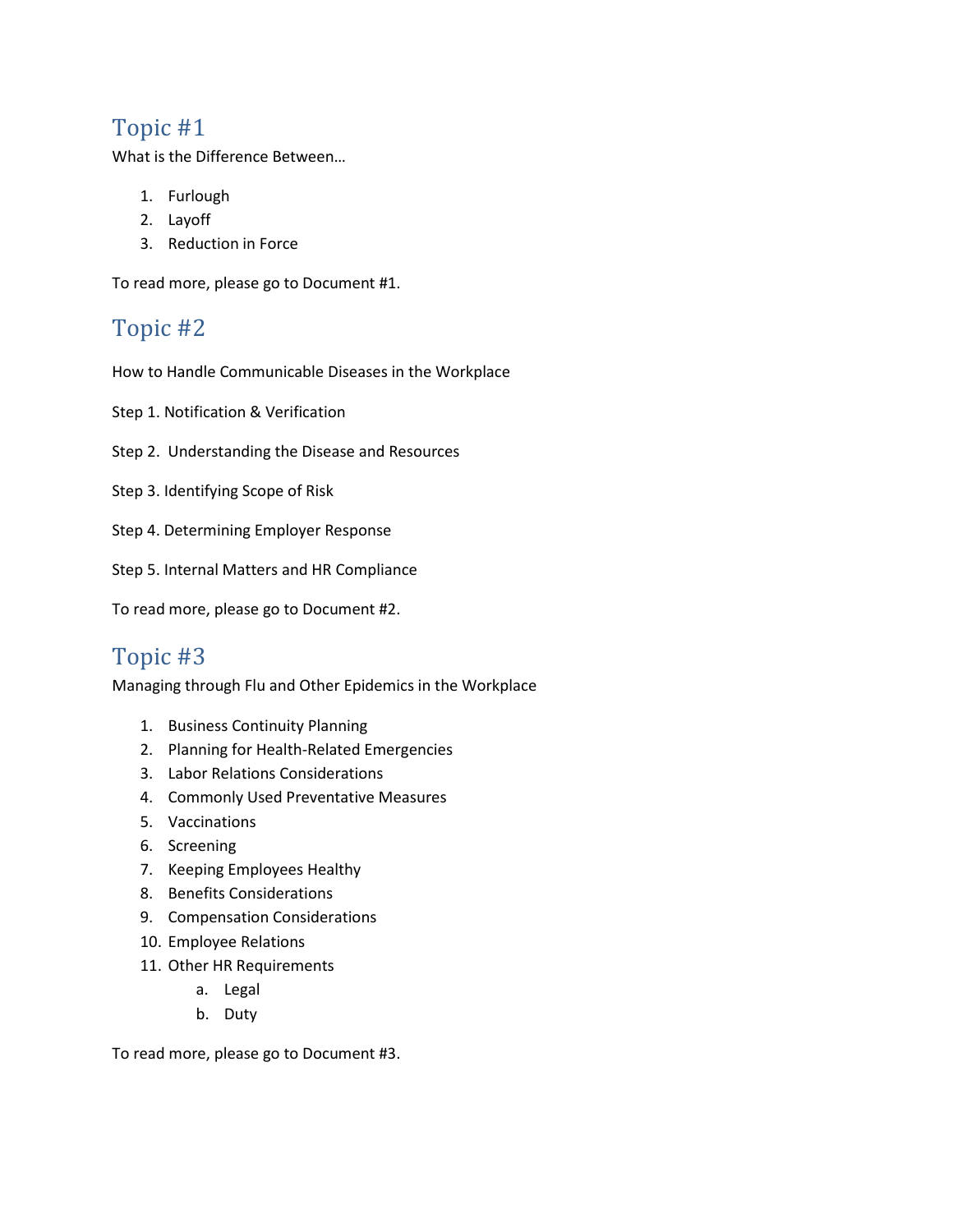# Topic #4

Managing Flexible Work Arrangements

- 1. Weighing the Opportunities & Challenges
- 2. Legal Issues
- 3. Types of Work Arrangements:
	- a. Flextime
	- b. Compressed Work Week
	- c. Shift Work
	- d. Part-Time Jobs
	- e. Job-Sharing
	- f. Location Flexibility
	- g. Telecommuting
	- h. Hoteling
	- i. Snowbird Program

To read more, please go to Document #4.

### Topic #5

Managing Through Emergency and Disaster

- 1. Basic Steps in Emergency Planning
	- a. Program Management
	- b. Planning
	- c. Implementation
	- d. Testing & Exercises
	- e. Program Improvement
- 2. Staffing Management Practices
- 3. Employee Compensation
- 4. Employee Benefits
- 5. Technology Issues
- 6. Types of Disasters & Special Circumstances
	- a. Terrorism
	- b. Epidemics
	- c. Natural Disasters
	- d. Workplace Violence
- 7. Templates & Tools
	- a. Policies
	- b. Sample Forms
	- c. Additional Resources

To read more, please go to Document #5.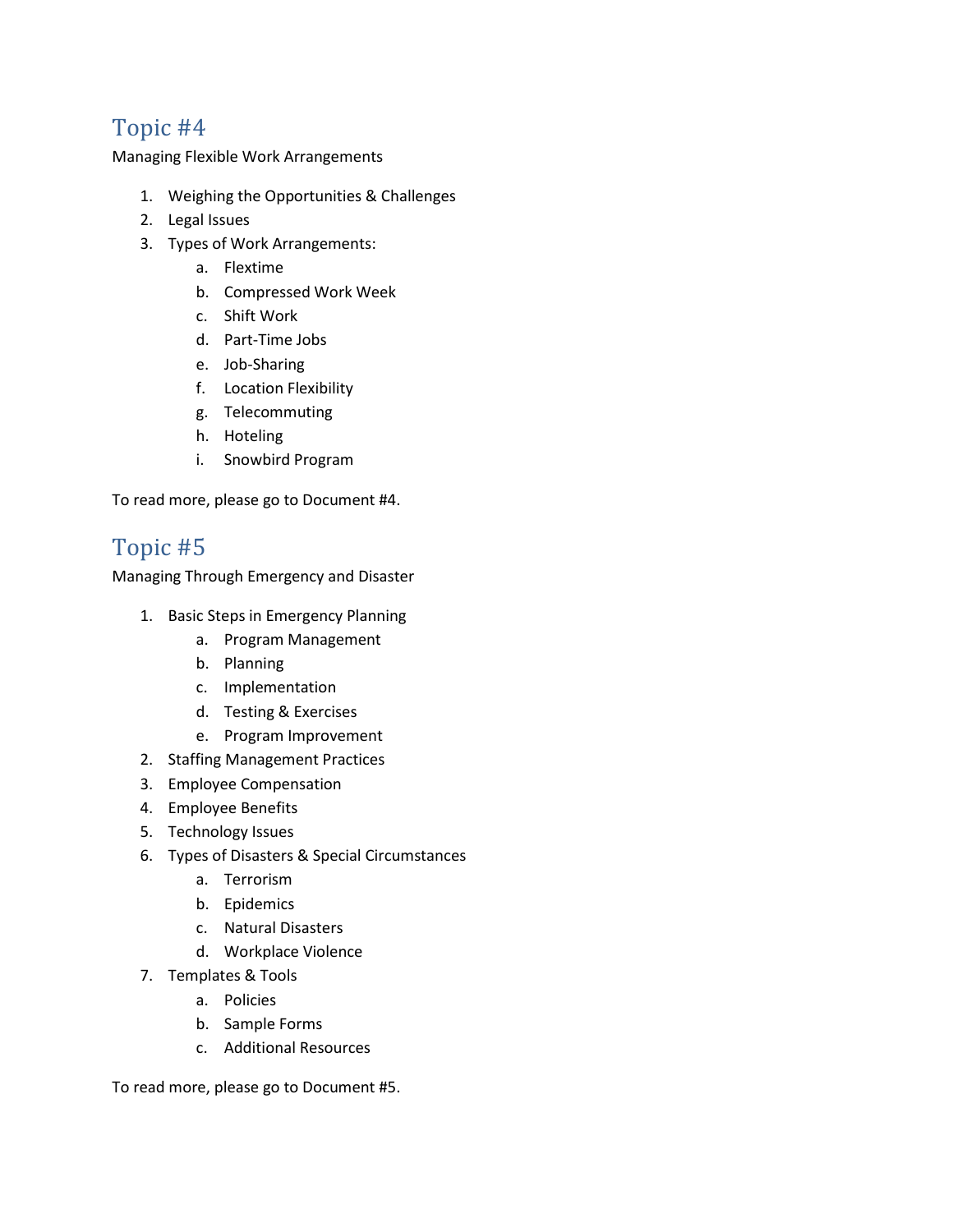## Topic #6

EEOC – Employer's May Now Take Employee Temperatures

- 1. Is Asking About Symptoms Permitted?
- 2. Options Other Than Doctor's Notes
- 3. Other Guidance

To read more, please go to Document #6.

#### Topic #7

Model Plans and Programs for the OSHA Bloodborne Pathogens and Hazard Communications Standards

- 1. Bloodborne Pathogens Standards
	- a. Policy
	- b. Program Administration
	- c. Employee Exposure Determination
	- d. Methods of Implementation & Control
	- e. Hepatitis B Vaccination
	- f. Post-Exposure Evaluation & Follow-Up
	- g. Administration of Post-Exposure Evaluation & Follow-Up
	- h. Procedures for Evaluating the Circumstances Surrounding an Exposure Incident
	- i. Employee Training
	- j. Recordkeeping
- 2. Hazard Communications Standards
	- a. Company Policy
	- b. Container Labeling
	- c. Material Safety Data Sheets
	- d. Employee Training & Information
	- e. Hazardous Non-Routine Tasks
	- f. Informing Other Employers/Contractors
	- g. List of Hazardous Chemicals
	- h. Chemicals in Unlabeled Pipes
	- i. Program Availability
- 3. OSHA Assistance
	- a. Safety & Health Management Systems Guidelines
	- b. State Programs
	- c. OSHA Consultation Services
	- d. The OSHA Voluntary Protection Program
	- e. Strategic Partnership Programs
	- f. The OSHA Alliance Program
	- g. OSHA Training & Education
	- h. Information Available Electronically